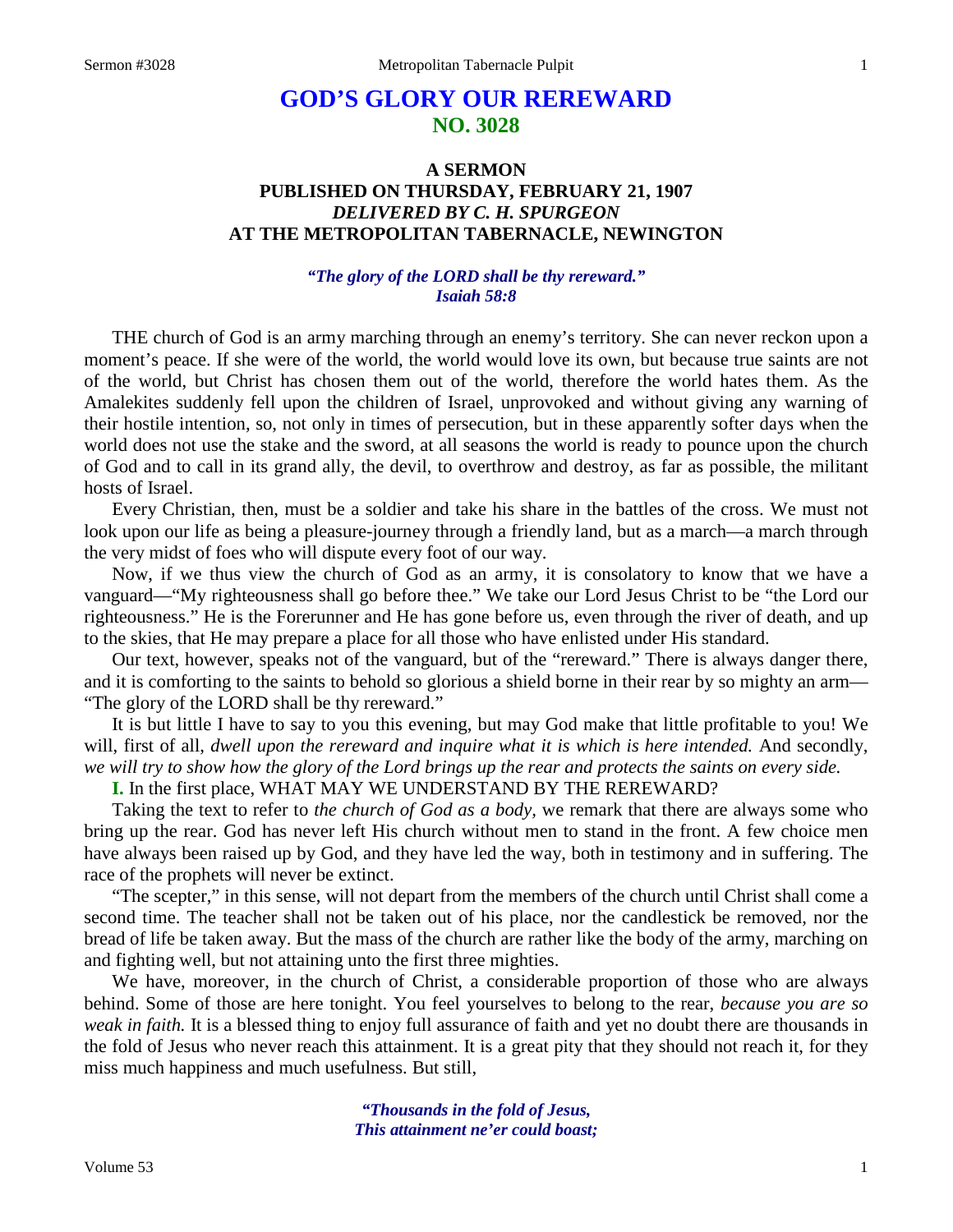### *To His name eternal praises, None of these shall e'er be lost. Deeply graven On His hands their names remain."*

There are some who, from their natural constitution and other circumstances, are very apt to despond. Like Mr. Fearing, they not only go through the Slough of Despond, but as Bunyan says, they carry a slough of despond about with them. They are little in faith, but they are great at foreseeing evil. They are always expecting some dreadful ill and they cower down before a shadow.

I thank God that those of you, who have faith but as a grain of mustard seed, shall not be left to fall away—the glory of the Lord shall gather you up with the rest of the saints. The stragglers, the wounded, the halt, the lame—though these cannot march with the rest as we could desire, though, like Mr. Readyto-Halt, they have to go on crutches—yet the glory of the Lord shall be their shelter and protection.

Then there are some of you, who are not exactly weak in the faith, but in your *humble estimate of yourselves*, you put yourselves in the rear. "I am very poor," says one, "it is but little that I can ever give. Even if I gave two mites, as the widow did, I might almost give all my substance in so doing. I am obscure, too, for I have no talent. I cannot preach. I can scarcely pray in the prayer meeting to edification. I hope I love the Lord and that I am one of the stones in the walls of His church, but I am quite a hidden one."

Ah, well! poor though you are, despised and forgotten, the glory of the Lord shall secure your safety. It was said of the tribe of Dan, "They shall go hindmost with their standards," and there must be some to be in the rear. So, while the rich may rejoice in what God has given to them, yet you, in your contentment with your lot, may be thankful for your poverty and bless the name of the Lord that, though you may be in the rear, you are yet in the army—and you shall soon—as much as those in the van, have your full share of the spoil.

Possibly there are some who get into the rear from a much more painful cause, namely, from *backsliding.* I would not say a word to excuse backsliding, for it is a dreadful thing that we should depart from our first love or lose the vigor of our piety. It is dangerous to get even half a yard from the Savior's side. To live in the sun, like Milton's angel—that is blessed living. No lack of light or warmth there.

But to turn our backs on the sun, as the descendants of Cain did of old, and to go journeying away from Christ—this is dangerous in the extreme. "The backslider in heart shall be filled with his own ways."

Many men talk of David's sin—it were well if they would recollect David's repentance and David's broken bones, after he had received pardon. He never was the same man afterwards that he was before. His voice was hoarse and cracked. You can tell the Psalms that he wrote after his fall, for his pen quivered as he wrote them, and yet, blessed be God, he could say, "Although my house be not so with God; yet he hath made with me an everlasting covenant, ordered in all things and sure."

Even to these falling ones, Christ is kind. Though they have wandered from Him, His voice is not that of condemnation, but of consolation. Return, you backsliding ones! He owns the marriage bonds still. "I am married unto thee, saith the LORD." Backslider, let this be some comfort to you, if you are bewailing your backslidings. But oh! if you are not conscious of them, or are conscious of them, but are not mourning them, tremble, tremble, lest backsliding should become apostasy and you should prove beyond question that you never had a sound work of grace in your heart. Now, whoever it may be, in the militant host of the Lord, who is in the rear, here is our comfort—that the glory of the Lord shall be the rereward.

Only one or two of you can guess, in any adequate measure, what the care of such a large church as this is. I have sometimes felt as Moses did when he said to the Lord, "Have I conceived all this people? have I begotten them, that thou shouldest say unto me, Carry them in thy bosom, as a nursing father beareth the sucking child?"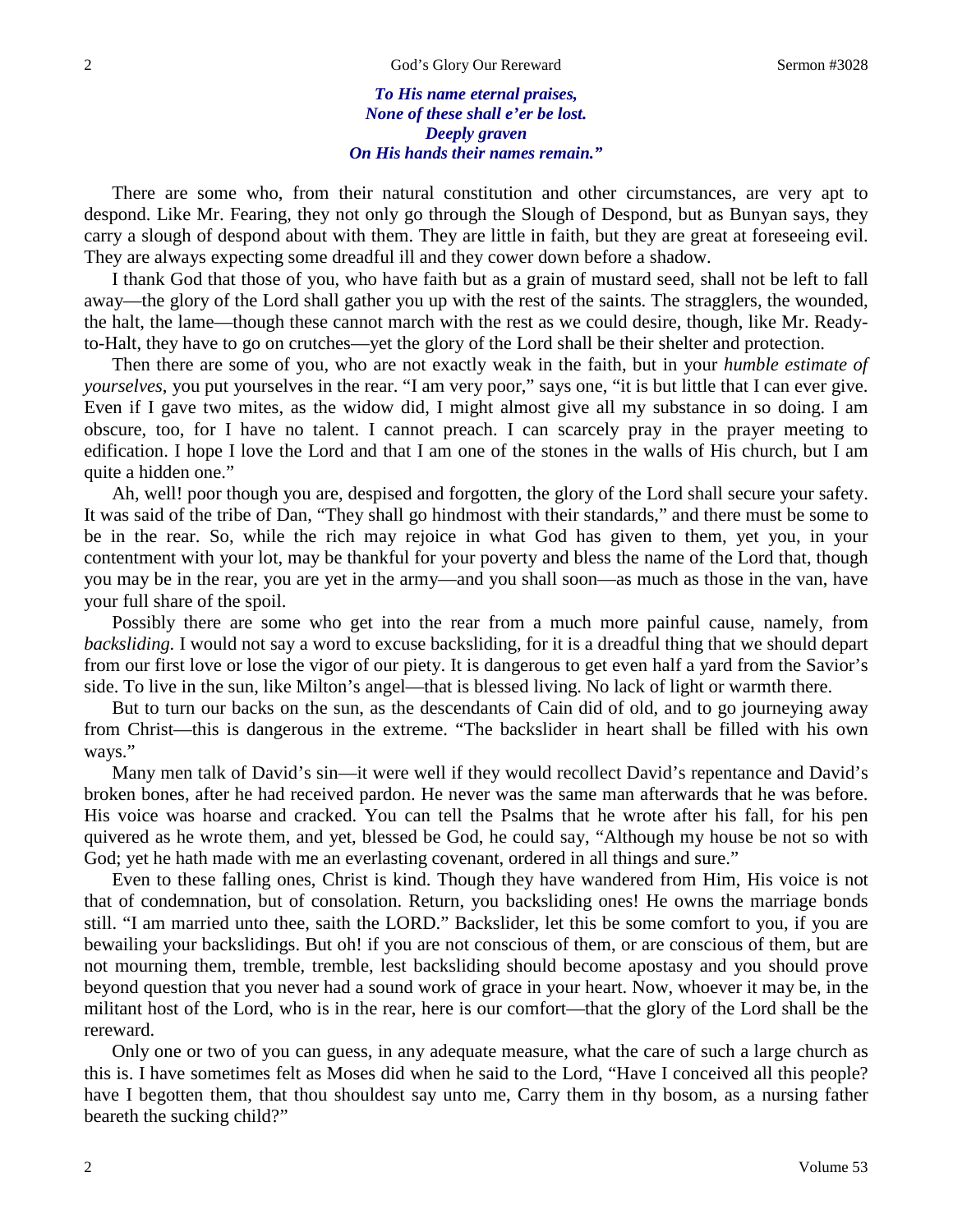But here is my consolation, "The LORD knoweth them that are his." And those of you who do not always show due faith and courage—who do not advance to the front, as we could wish, in Christian service, we, nevertheless, commend you to the care of our God, praying that the rear may be divinely preserved. We wish that you would quicken your pace, that you would grow in grace, and in the knowledge of our Lord and Savior Jesus Christ, but we know that, even as it is, you shall be found of Him in peace in the day of His appearing, since your righteousness is found in Him, and you are not trusting in yourselves.

But now, *supposing the text to refer to the individual Christian*, how shall we translate it?

We will translate it in three ways. First, *as relating to our past—*that which is behind us. We need a protection from the past. Now, what is that which is behind us? There is something to rejoice in, for God has been gracious to us, but there is very much to mourn over, for we remember our former lusts in our ignorance, things whereof we are now ashamed.

Christian, look back awhile upon those sins of yours, the sins of your youth and your former transgressions—sins against law and against Gospel, sins against light and against love, sins of omission and sins of commission. What about them? Suppose that, like a pack of hungry wolves, they should pursue you? Suppose they should come after you, as Pharaoh and his chariots and his horsemen went after the children of Israel, when they escaped out of Egypt? Ah! then the glory of the Lord shall be your rereward.

Christ and His atonement shall come between us and our sins, and He shall drown our enemies in the Red Sea of His blood, even as he drowned Pharaoh and all his raging hosts who pursued the chosen people. Fear not your past sin, Christian. Tremble at the thought of it, by way of repentance, but thank God that you shall not be called to account for it, for all your sins were numbered on the Scapegoat's head of old, and He took them, and made an end of them, and carried them away forever. "Who shall lay anything to the charge of God's elect?" As to past sin, the glorious atonement shall bring up the rear.

Then there are *our past habits.* How much of injury we still suffer from these! A man who has been accustomed to witness scenes of vice will frequently have most fearful pictures painted upon his eyeballs, even when they are closed for prayer. Yes, and when the sacred hymn is going up to heaven, a word in it may suggest a snatch of a profane song, or bring to the recollection even blasphemy itself.

It is a sad thing to have learned the arts of sin, to have acquired habits of passionate temper, of pride, or covetousness, or of falsehood. We may well tremble lest these old enemies should at last prove too much for us. We have left them behind us—they do not lead and guide us as once they did—but they dog our steps. The dominion of sin has been broken, but the law of sin is still there to vex us. The tree is cut down, but the sprouts still spring from the root and are all too vigorous, especially at times when they have been watered by circumstances, for at the scent of water they will bud and grow.

Ah! then, we must take our bad habits to the Lord Jesus. We must ask Him to manifest His glory by helping us to conquer them and we shall yet break these bonds which had become like fetters of iron. We shall snap them as Samson of old did his green withes and we shall be free. But the glory of the Lord must do it, and we shall have to give Him all the praise.

So, the whole of the past, if you take it in any of its aspects, need not cause the Christian tormenting sorrow, for he can believe that all his sinful past is left with God, so that, as neither things present, nor things to come shall be able to separate him from the love of God, so not even things past shall be able to do it.

But again, understanding the text as referring to the individual believer, we may speak of the rear as signifying *that part of our nature which is most backward in yielding to the power of divine grace.*  Brethren, often, to will is present with us, but how to perform that which we would, we find not. The understanding is convinced and that leads the van. Firm affections are awakened and they follow after. But there is a weaker passion which would, if it dared, consent to sin—and that is this flesh of ours in which there dwells no good thing.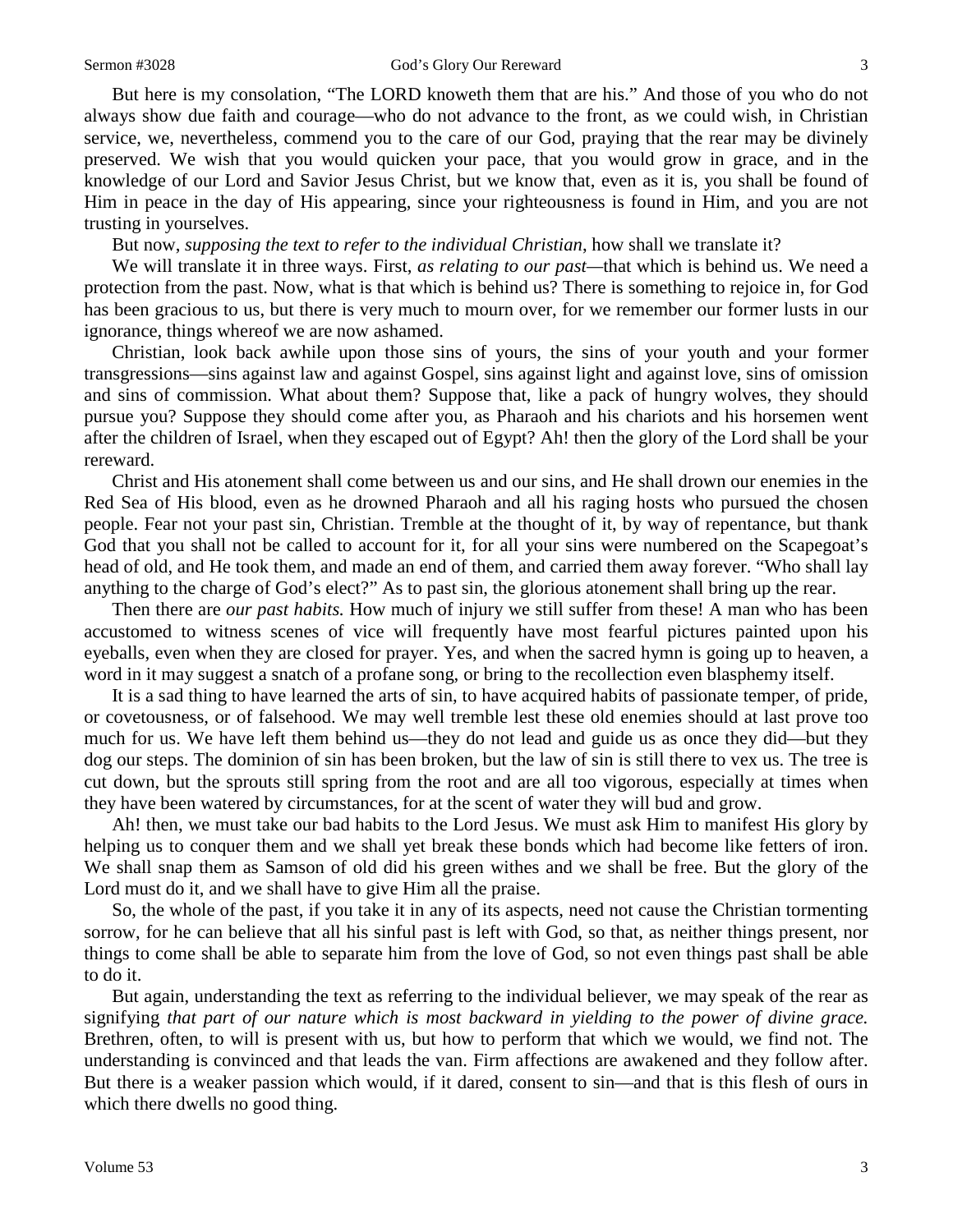It is this dangerous rear, this weakest part of our nature, which we have most cause to dread. O friends, you know but little of yourselves if you do not know this, that there are such weak points about you that you might be overthrown in a moment if almighty grace did not preserve you.

Peter is laughed at by a silly maid and he falls. "How are the mighty fallen!" How little a thing brings an apostle to the level of a blasphemer! As for this rear part of our army, what shall we do with it? It is here that God's glory will be seen in conquering and overcoming. "Thanks be to God, who gives us the victory through our Lord Jesus Christ," and gives us victory in the very place where we were accustomed to say, "O wretched man that I am! Who shall deliver me from the body of this death?"

Those straggling passions, which we cannot marshal as we would, into regular order. Those wandering thoughts. Those downward desires. That cold heart, which will not grow warm, as we would have it, but will lose its holy glow—all these powers of ours shall be brought into subjection and sanctified by grace. God shall gather up the stragglers and bring the whole man safe to perfection by the sanctifying power of the Spirit.

Once again, still understanding the individual Christian, may we not speak of our rear as signifying *the end of our days?* The glory of the Lord shall be the rereward of our mortal history. The van was blessed, when we looked to Christ, and were lightened, and our faces were not ashamed.

> *"Many days have pass'd since then, Many changes have we seen; Yet have been upheld till now: Who could hold us up but Thou?"*

But the rear of the march of life is coming. We shall soon be up to our necks in the cold river—the waves and billows must soon roll over us. We may desire to be with Christ, but death itself never can be desirable.

> *"We shrink back again to life, Fond of our prison and our clay."*

We long to be with Christ, for it shall be "far better" there, but that last pinch, when soul and body shall be separated, cannot be looked forward to without solemn awe. Oh, how sweet to think that Christ shall bring up the rear of our life! If ever we have had His presence, we shall have it then. We shall—

> *"Sing when the death-dew lies cold on our brow, If ever we loved Thee, our Jesus, 'tis now."*

Perhaps our last day will be our best and brightest day, and we shall be surprised to find what floods of glory there are around and above the floods of death. I see before me many, very many veterans. Your grey hairs tell of your nearness to heaven. I trust your locks are whitened with the sunlight of glory. Oh! be not afraid. You shall find it a blessed thing to sleep in Jesus—and even as you go to that last bed, you shall not tremble, for He shall be so manifestly with you that you shall not be afraid.

The glory of the LORD shall be thy rereward and what that glory shall be, what heart can imagine, what tongue can tell? The glory that excels, the glory of perfection, the glory of being made like unto the First-Born among many brethren. The glory of the Well-beloved which He had with His Father before the world was. "The glory which thou gavest me I have given them." Behold then your latter end. Oh, that our last days might be with the righteous and our last end be like theirs! The glory of the Lord shall be the Christian's rereward.

**II.** But now, only for a minute or two, let me show you HOW THE GLORY OF THE LORD thus, both in the case of the whole church of Christ and of each separate Christian, BECOMES THE MEANS OF GRACIOUS PRESERVATION.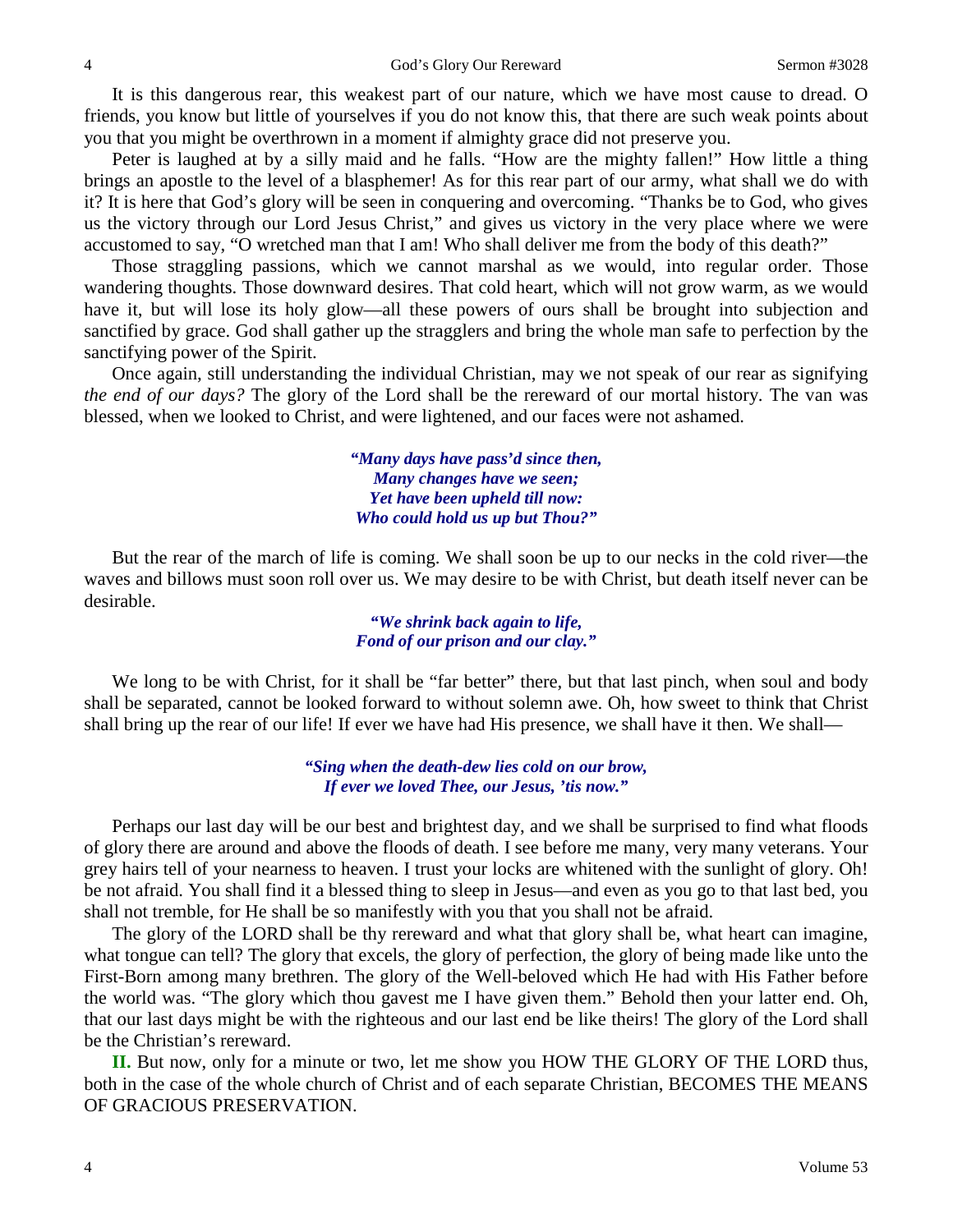What is this "glory of the LORD" which shelters the weak and preserves the saints? May we not understand it to mean, first of all, *the glorious attributes of God*? *God's mercy* is one of His glories. It is His great glory, you know, that He is a God passing by iniquity, transgression, and sin, and remembering not the guilt of His people.

Now, brethren, as to our past sins, and our weaknesses, and all those other senses in which we understand the rear of our spiritual host—as to all these, the mercy of God will glorify itself in them all. Notwithstanding our weakness, mercy shall find a platform for the display of itself, and where sin abounded, there shall grace much more abound.

When you think of the greatness of your sin, think also of the greatness of God's mercy at the same time. As Master Wilcox says, "If thou canst keep thine eye on the cross, when thou art repenting, away with thy repenting." A sense of sin, which is not also attended with a belief in God's mercy, is not an evangelical sense of sin. Oh, to know the superabounding mercy of the loving God who delights in mercy, His last-born, but His best-beloved attribute! He will glorify Himself by His mercy in delivering you when you most need it.

So will He also use the glorious attribute of *His wisdom.* It takes a wise captain to conduct the rear of the army. To lead the van needs courage and prudence, but to protect the rear often needs more wisdom and even more courage still. And God will show the wisdom of His providence and the fidelity of His grace in taking care of the weakest of the host, and in preserving you, believer, in that place where you are most in need of preservation.

So will He also show *His power.* Oh, what power it will be that will be needed to bring any of us to heaven! We need a God to get us there. Nothing short of divine strength will ever be able to preserve any of us. So crushed and hardened, and sometimes so stung with the venom of the old serpent, how shall we who are in the rear be kept unless the bare arm of God is revealed? The glory of the Lord in mercy, wisdom, and power, shall shine transcendently in our case.

And here, too, shall be conspicuous *the immutability of God.* Beloved, of all the attributes of God next to His love, this is, perhaps, the sweetest to the tried Christian, namely, His immutability.

### *"Immutable His will; Though dark may be my frame."*

You are not trusting in a Savior who was yours yesterday, but is not faithful today, or who will fail you tomorrow. Every word of His promise stands sure and He Himself stands fast to it. How the immutability of God will be illustrated in those who have had a long life and borne trials all through it, but who find, at the last, that Christ, who loved His own which were in the world, did love them even unto the end! Yes, the weakness, which you now discover and mourn over, shall only afford an opportunity for the faithfulness of God to reveal itself in your case. The glory of the Lord, in all its attributes, shall bring up the rear.

May we not also understand, besides His attributes, *His providence*? The providence of God is part of His glory. Thus He shows the skirts of His royal robes amongst the sons of men, as He has dominion over all the events of time. Ah, yes! you may rest assured that, in all those points in the Christian church which are the most weak, and the most behind, the providence of God will be seen in bringing the entire army of God home, safely home, victoriously home.

Looking at the history of the whole church, it is cheering to us to see that God has never sustained a defeat. And when His army seems to have been repulsed for a time, it has only been drawn back to take a more wondrous leap to a yet greater victory. One wave may recede, but the main ocean advances, the great tide of our holy faith is coming up, and as we watch wave after wave dying upon the shore, we must not weep, or think that God is sustaining a disappointment, for the main flood must advance, and it shall, till all the mud of idolatry and human sin, and all the sand of human rebellion shall be covered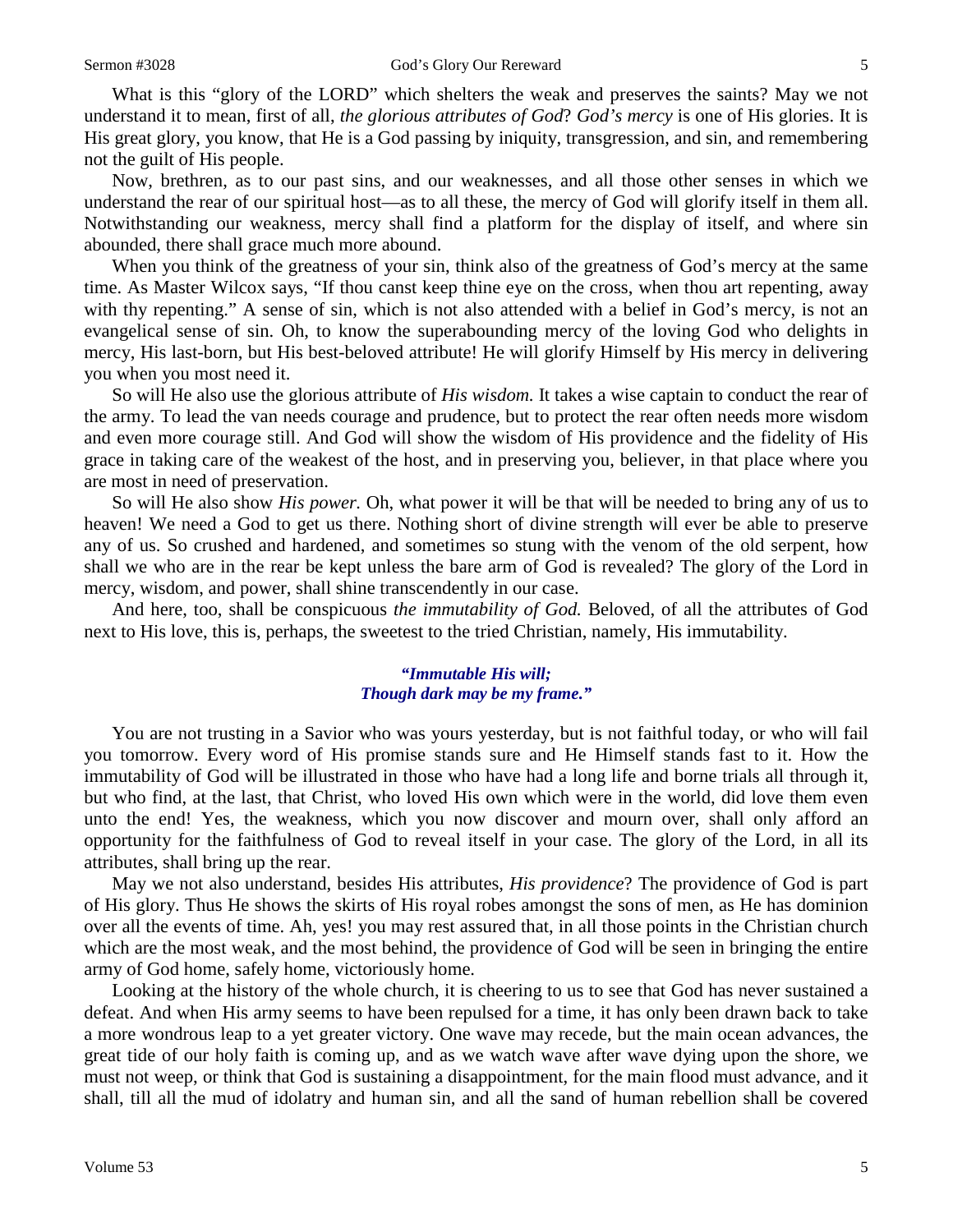with the silver tide of truth and love, and against the rocks of eternity, the great waves of Gospel truth shall forever beat.

Courage, my brethren, the Lord will bring up the rear by His providence, ruling and overruling, making evil produce good, and good something better, and better still in infinite progression. Not only to the whole church, but to you also, individually, shall it be so. And in due time, if you will but wait, you shall not be disappointed, but your light shall rise in obscurity and the days of your mourning shall be ended. The glory of the Lord shall thus be our rereward.

But may we not believe that the glory of the Lord, which brings up the rear, is *the Lord Himself*? After all, we cannot dissociate the glory from the glorious One. God Himself we must have if we would see His glory. Ah, brethren! the wine of communion with our Father and His Son Jesus Christ is the surest preservative against fear. And especially ought we to cultivate this communion when we feel that we are most in danger.

Near to the Savior's bosom it does not matter what we suffer. Close to God, He who is full of infirmities will overcome them all. Whatever your besetting sin may have been, put your head upon the Savior's bosom, and that besetting sin shall not overthrow you. Close to the Master, and since His garments smell of myrrh, and aloes, and cassia, you shall never want for perfume. Have Christ with you and you cannot walk in darkness, however dark your way may be.

Get to your chambers. Wait upon Him in prayer. In coming down from those chambers with your souls refreshed, say to Him, "Abide with us from morn to eve," for you may rest assured that, in this holy communion, you shall find the true protection, while they who neglect this are most apt to slip with their feet.

And so, let me close these few words of address by *entreating you always to fly to the glory of the Lord whenever you feel your danger*, and even when you do not feel it, for it is well to be there. "Trust in the LORD, and do good; so shalt thou dwell in the land, and verily thou shalt be fed." Trust not in man, nor put any confidence in the glory of man. Rest not in your circumstances, nor your wealth, nor your health, for the glory of all these shall pass away as the beauty of the flower in the field, which is soon cut down beneath the mower's scythe.

Trust in the Lord forever, for in the Lord JEHOVAH is everlasting strength. You sons of men, trust in your God and you shall be secure beneath the shadow of His wings. You sinners, fly to the Savior. "Seek ye the LORD while he may be found." Look to the cross of Jesus and put all your dependence in His sufferings and His merits—and you who have done so already, trust more than ever to your God, and to your God alone, in every hour of ill, and every night of grief.

The Lord bless you, for Jesus' sake! Amen.

### **EXPOSITION BY C. H. SPURGEON**

### *LUKE 12:1-44*

In this chapter our Savior dispels the fears of His disciples concerning temporal things, and especially their fear of persecution and their fear of want.

**Verses 1-2.** *In the mean time, when there were gathered together an innumerable multitude of people, insomuch that they trode one upon another, he began to say unto his disciples first of all, Beware ye of the leaven of the Pharisees, which is hypocrisy. For there is nothing covered, that shall not be revealed; neither hid, that shall not be known.*

What, therefore, can be the use of hypocrisy? Hypocrisy leads a man to pretend to be what he is not. His only hope lies in not being discovered. But as Christ declares that "there is nothing covered that shall not be revealed; neither hid, that shall not be known," hypocrisy becomes insanity as well as iniquity. Therefore, keep clear of it in every shape and form.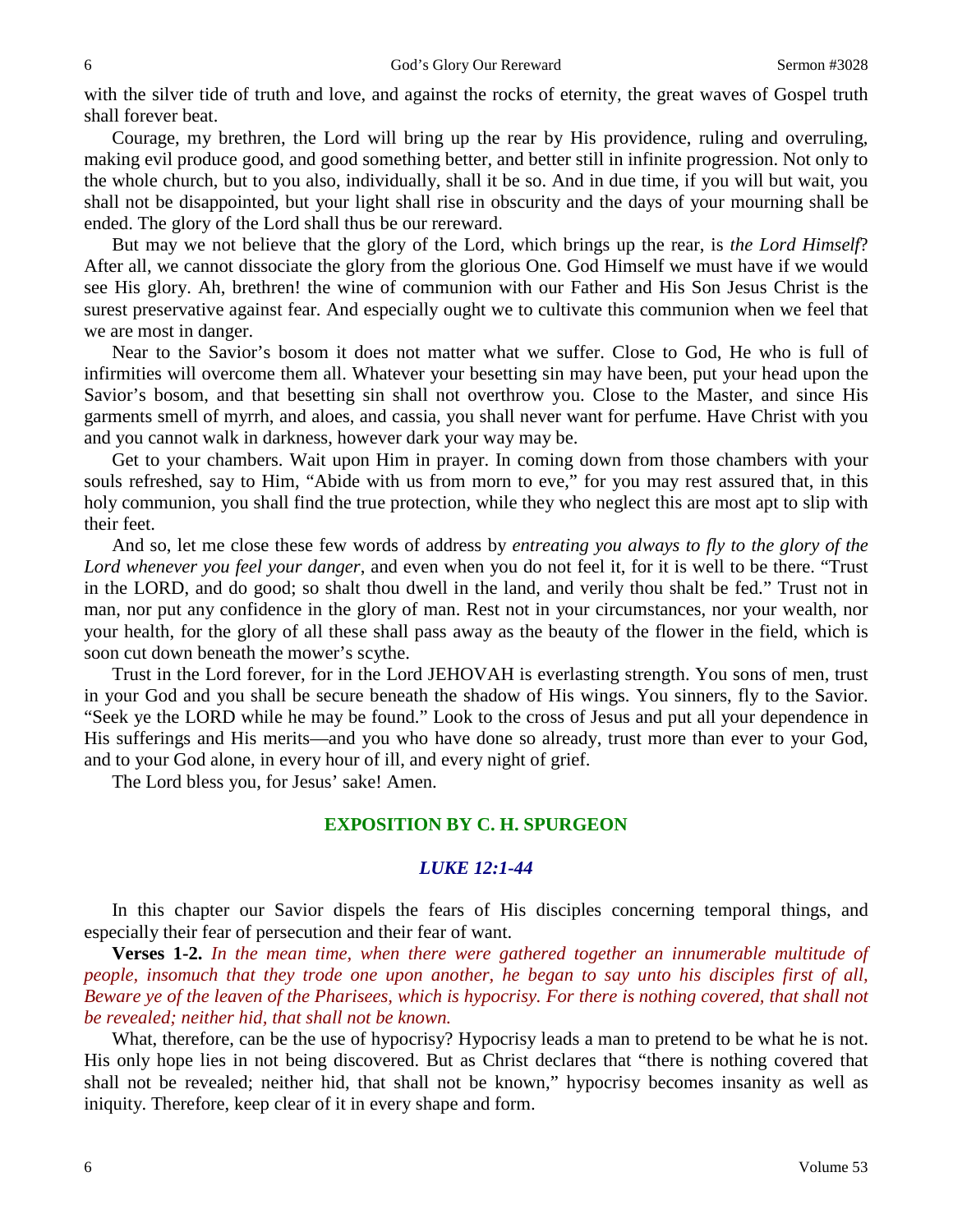**3-5.** *Therefore whatsoever ye have spoken in darkness shall be heard in the light; and that which ye have spoken in the ear in closets shall be proclaimed upon the housetops. And I say unto you my friends, Be not afraid of them that kill the body, and after that have no more that they can do. But I will forewarn you whom ye shall fear: Fear him, which after he hath killed hath power to cast into hell; yea, I say unto you, Fear him.*

There is nothing, comparatively, to fear in death considered by itself. If that were the end of man, he need have little or no fear even of God Himself. But inasmuch as, after death, there is another state which is everlasting and unchangeable, there is grave cause for the ungodly to fear Him who, "after he hath killed hath power to cast into hell."

**6-7.** *Are not five sparrows sold for two farthings, and not one of them is forgotten before God? But even the very hairs of your head are all numbered. Fear not therefore: ye are of more value than many sparrows.*

So particular is the care of divine providence.

**7.** *Fear not therefore: ye are of more value than many sparrows.*

And if He counts the sparrows, and cares for them, He certainly will not forget you.

**8-9.** *Also I say unto you, Whosoever shall confess me before men, him shall the Son of man also confess before the angels of God: but he that denieth me before men shall be denied before the angels of God.*

Mind what you are at, then, you who never confess Christ before men, because according to the context of this passage, you are set down as having denied Him. Christ first speaks of those who confess Him and then of those who do not confess Him, and He describes them as virtually denying Him. On another occasion, Christ said, "He that is not with me is against me; and he that gathereth not with me scattereth abroad." Examine that attitude of yours, which you suppose to be neutral, and see how Christ regards it—and then ask yourself whether you can be satisfied to remain in it any longer.

**10.** *And whosoever shall speak a word against the Son of man, it shall be forgiven him: but unto him that blasphemeth against the Holy Ghost it shall not be forgiven.*

What is the sin against the Holy Ghost? We do not know and I think it is a great mercy that we do not know. I will tell you one reason why I think it is a great mercy, and that is, because the devil is continually tempting poor distracted souls to commit that sin. I have, within the past week, seen several persons who have been frequently tempted to commit it. Only, happily, they did not know what the sin against the Holy Ghost was. And therefore they could not persuade themselves into the belief that they had committed it.

I have seen many people who have told me that they have committed the unpardonable sin, and I have asked them to sit down and tell me what that sin was, for if they could do so, I should find out something that I did not know. In every instance, I have very soon been able to say to them, "Though I do not know what the unpardonable sin is, I am quite certain that what you mention is not that sin, for such sin as yours has frequently been forgiven."

It is a blessing that we are left in the dark concerning that matter. Only as I have often said to you, do not presume upon your ignorance. This warning is something like the notice you see put up on certain great men's estates, "Man-traps and spring guns set here." If you go round the mansion, and say to the owner, "If you please, sir, will you tell me where the man-traps and spring guns are?" He will say, "No. Why should you want to know where they are? You keep from trespassing and then it will not matter to you where they are."

That very indistinctness about the warning is a part of the preventive power which surrounds it. You have no right to go trespassing there at all, so keep away from the place. And you are not told what the unpardonable sin is, though there is a sin which is unto death, and there is a blasphemy against the Holy Spirit, which shall not be forgiven.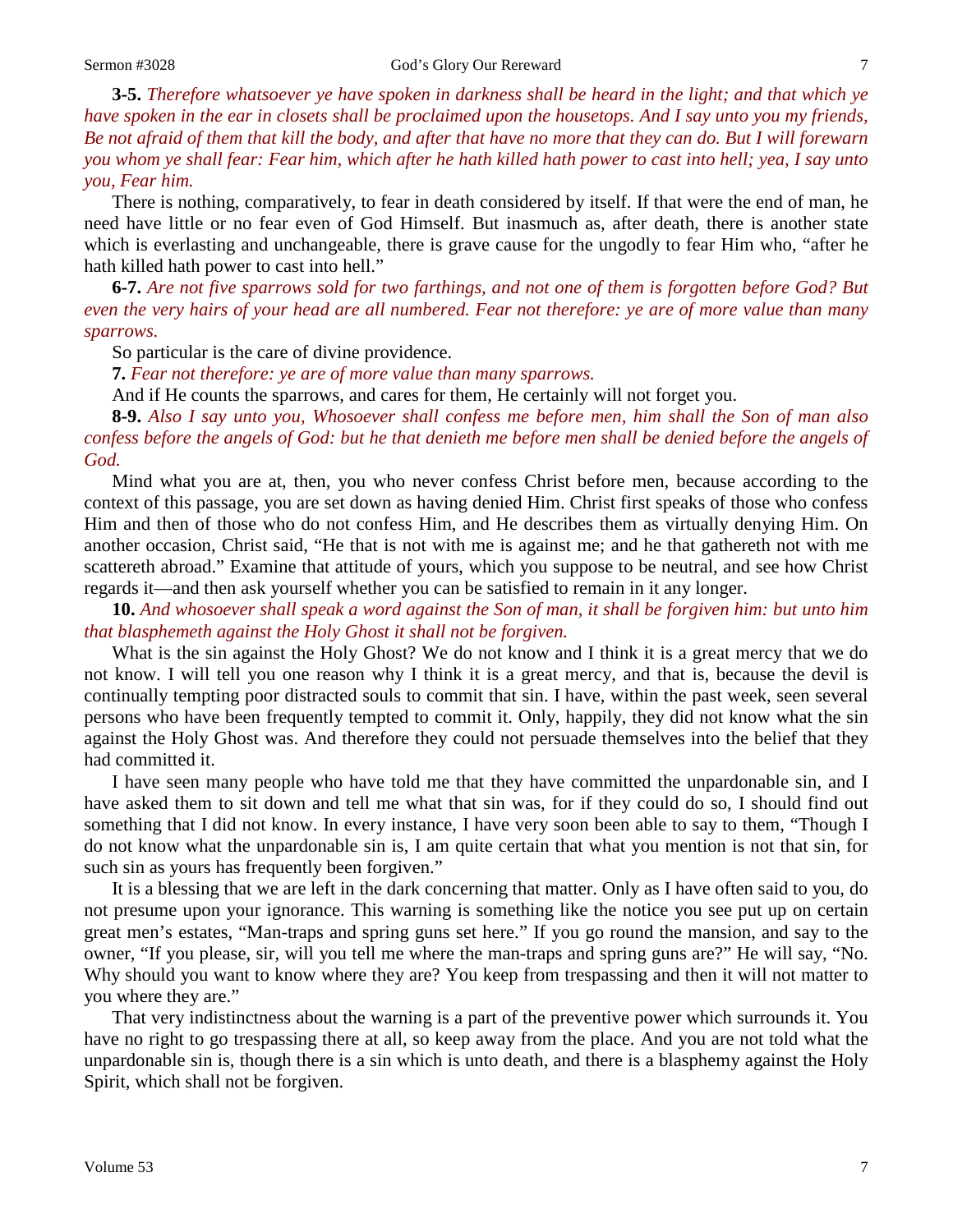**11-12.** *And when they bring you unto the synagogues, and unto magistrates, and powers, take ye no thought how or what thing ye shall answer, or what ye shall say: for the Holy Ghost shall teach you in the same hour what ye ought to say.*

He has often done this. If you will read in *Foxe's Book of Martyrs*, the answers given even by unlearned, illiterate men and women, who were taken quite at unawares, and assailed by subtle questions, you will see that they often answered in a remarkably wise way. They could not have answered better if the questions had been before them for months. They frequently baffled their cunning adversaries by their wisdom and sometimes by their wit, for the Holy Ghost taught them in the same hour what they ought to speak.

**13.** *And one of the company said unto him, Master, speak to my brother, that he divide the inheritance with me.*

He rudely broke in upon Christ's discourse when He was preaching upon these important matters, because he wanted the Savior to act the part of a judge in his dispute with his brother.

**14.** *And he said unto him, Man, who made me a judge or a divider over you?*

Some present-day minister, if this request had been made to him, would probably have said, "Well, I may save some litigation, perhaps, if I attend to this matter." As a general rule, brother, you had better mind your own business. Your Master, who was far wiser than you are, would not entangle Himself with the affairs of this life, and usually, true wisdom suggests that we also should keep ourselves apart from them.

**15-17.** *And he said unto them, Take heed, and beware of covetousness: for a man's life consisteth not in the abundance of the things which he possesseth. And he spake a parable unto them, saying, The ground of a certain rich man brought forth plentifully: and he thought within himself, saying, What shall I do, because I have no room where to bestow my fruits?*

This was his dialogue within himself. He might have answered at once, "As I have more than I can use, I will give some away to the poor. Why should I want to lay up my fruits, to let them get moldy and corrupt? There are many poor people starving at my very gates—I will let them share in what God has so bountifully given to me." This might have been his answer to the question, "What shall I do, because I have no room where to bestow my fruits?" His reply, however, was a very different one.

**18-19.** *And he said, This will I do: I will pull down my barns, and build greater; and there will I bestow all my fruits and my goods. And I will say to my soul,*

It is "*my*" all through—*my* fruits, *my* barns, *my* goods. The man was eaten up with selfishness and did not recognize the fact of his stewardship. He did not know that even his own soul did not belong to him—he thought it did—"I will say to *my* soul,"

**19-20.** *Soul, thou hast much goods laid up for many years; take thine ease, eat, drink, and be merry. But God said unto him, Thou fool, this night thy soul shall be required of thee: then whose shall those things be, which thou hast provided?*

"Thou fool." That is God's opinion of the man who means to build bigger barns in order that he may himself enjoy what is about to be taken away from him. He was a fool to be laying up in store for others to scatter. Many a miser's heirs have lived to ridicule him. He was the rake that gathered up a heap of gold—and they are the shovel and fork that scatter it. They drink the old man's health and are much obliged to him for stinting himself that they may drink so deeply.

**21-22.** *So is he that layeth up treasure for himself, and is not rich toward God. And he said unto his disciples, Therefore I say unto you, Take no thought—*

It really means, "Make it not a matter of anxious care. Take no inordinate thought."

**22-23.** *For your life, what ye shall eat; neither for the body, what ye shall put on. The life is more than meat, and the body is more than raiment.*

Everybody admits the truth of this saying of the Savior, though all do not see everything that is involved in it. Therefore, as the soul is more important than all else, look well to your soul, look more to your life than to your meat.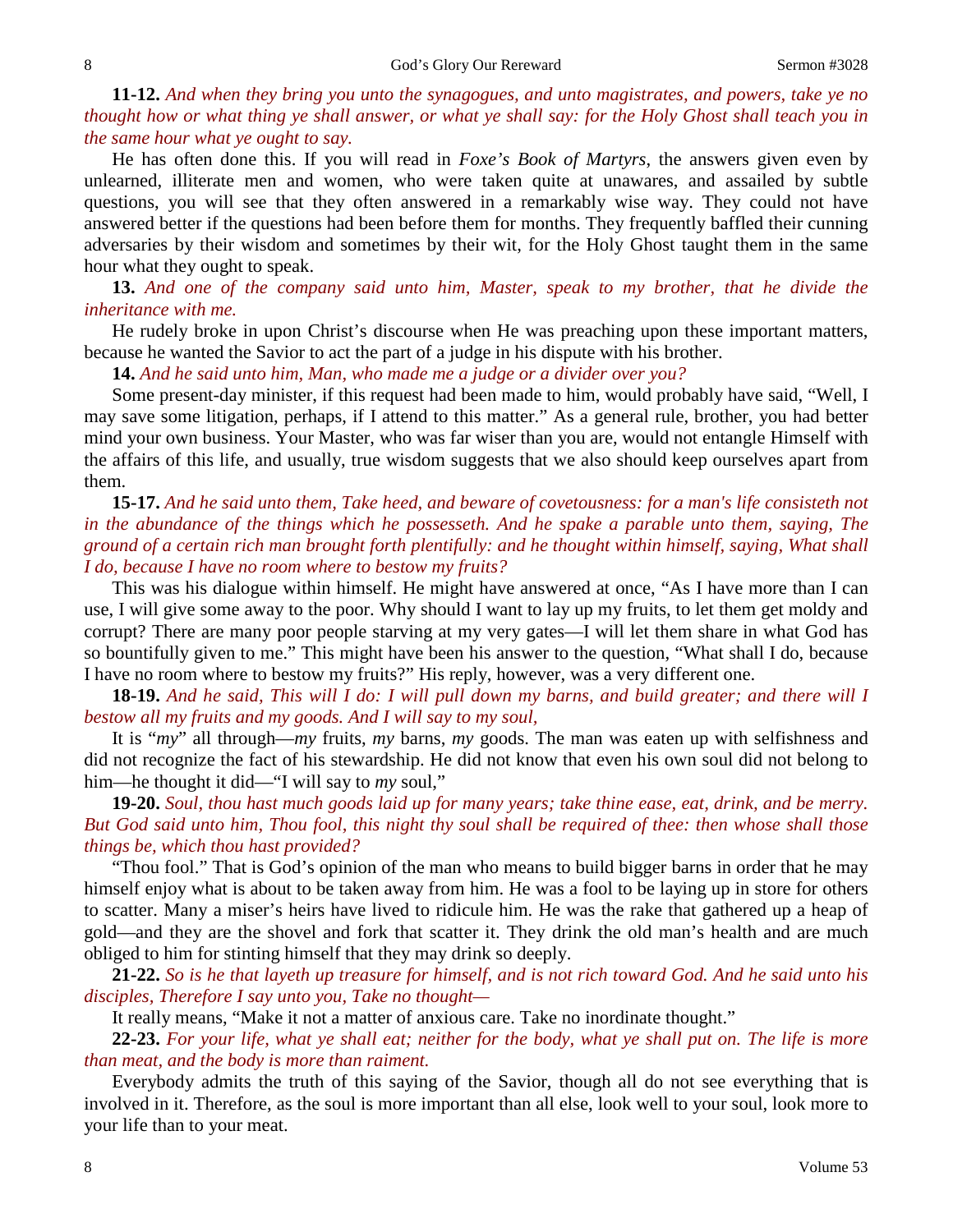### **24.** *Consider the ravens;*

It is quite possible that some of them were flying overhead just at that time, and that Christ pointed to them and said, "Consider the ravens;"

**24-25.** *For they neither sow nor reap; which neither have storehouse nor barn; and God feedeth them: how much more are ye better than the fowls? And which of you with taking thought can add to his stature one cubit?*

"You cannot lengthen your body." Or perhaps the Savior meant, "You cannot lengthen out your life."

**26.** *If ye then be not able to do that thing which is least,*

It really is a matter of very slight consequence whether you are a little shorter or taller.

**26-29.** *Why take ye thought for the rest? Consider the lilies how they grow: they toil not, they spin not; and yet I say unto you, that Solomon in all his glory was not arrayed like one of these. If then God so clothe the grass, which is to day in the field, and to morrow is cast into the oven; how much more will he clothe you, O ye of little faith? And seek not ye what ye shall eat, or what ye shall drink, neither be ye of doubtful mind.*

Full of carking care and anxiety about little things or indeed about anything.

**30.** *For all these things do the nations of the world seek after: and your Father knoweth that ye have need of these things.*

Therefore He would have you so live—industriously, prudently, thriftily—that you shall get these things and shall not waste them when you have them. But He would not have you live in an anxious, worrying, depressed spirit, as if you had no God, no heavenly Father, no all-sufficient Friend—and as if there were no all-wise providence, and you were left to drift about uncared for and alone. It is not so. O God of the lilies and God of the ravens, You will be the God of Your people too!

**31-32.** *But rather seek ye the kingdom of God; and all these things shall be added unto you. Fear not, little flock; for it is your Father's good pleasure to give you the kingdom.*

He may not give you much here, but in due time, He will give you the kingdom. He may give to worldlings more of these secondary things—these husks, these mere illusions, these mirages of the desert—than He gives to you, but for you there is prepared a city that has foundations and a kingdom that shall never pass away. Therefore patiently wait until the appointed time and fear not, *"*for it is your Father's good pleasure to give you the kingdom."

**33-34.** *Sell that ye have, and give alms; provide yourselves bags which wax not old, a treasure in the heavens that faileth not, where no thief approacheth, neither moth corrupteth. For where your treasure is, there will your heart be also.*

It is not only important to lay up that which can truly be called treasure, but also to lay it up in the right place—"a treasure in the heavens that faileth not, where no thief approacheth, neither moth corrupteth." Such treasure as that will not harm us if we set our heart upon it, and by and by, in God's good time, we and our treasure shall both be in heaven.

**35-37.** *Let your loins be girded about, and your lights burning; And ye yourselves like unto men that wait for their lord, when he will return from the wedding; that when he cometh and knocketh, they may open unto him immediately. Blessed are those servants, whom the lord when he cometh shall find watching: verily I say unto you, that he shall gird himself, and make them to sit down to meat, and will come forth and serve them.*

This always seems to me to be one of the most remarkable of our Lord's utterances while He was here upon the earth. His whole life was one of condescension, which was never more clearly manifested than it was when He, the Lord and Master of all, took the position of servant of all, and washed His disciples' feet. Yet He here tells us that, if He finds us watching when He comes again, He will once more take His place as our servitor.

**38-44.** *And if he shall come in the second watch, or come in the third watch, and find them so, blessed are those servants. And this know, that if the goodman of the house had known what hour the*